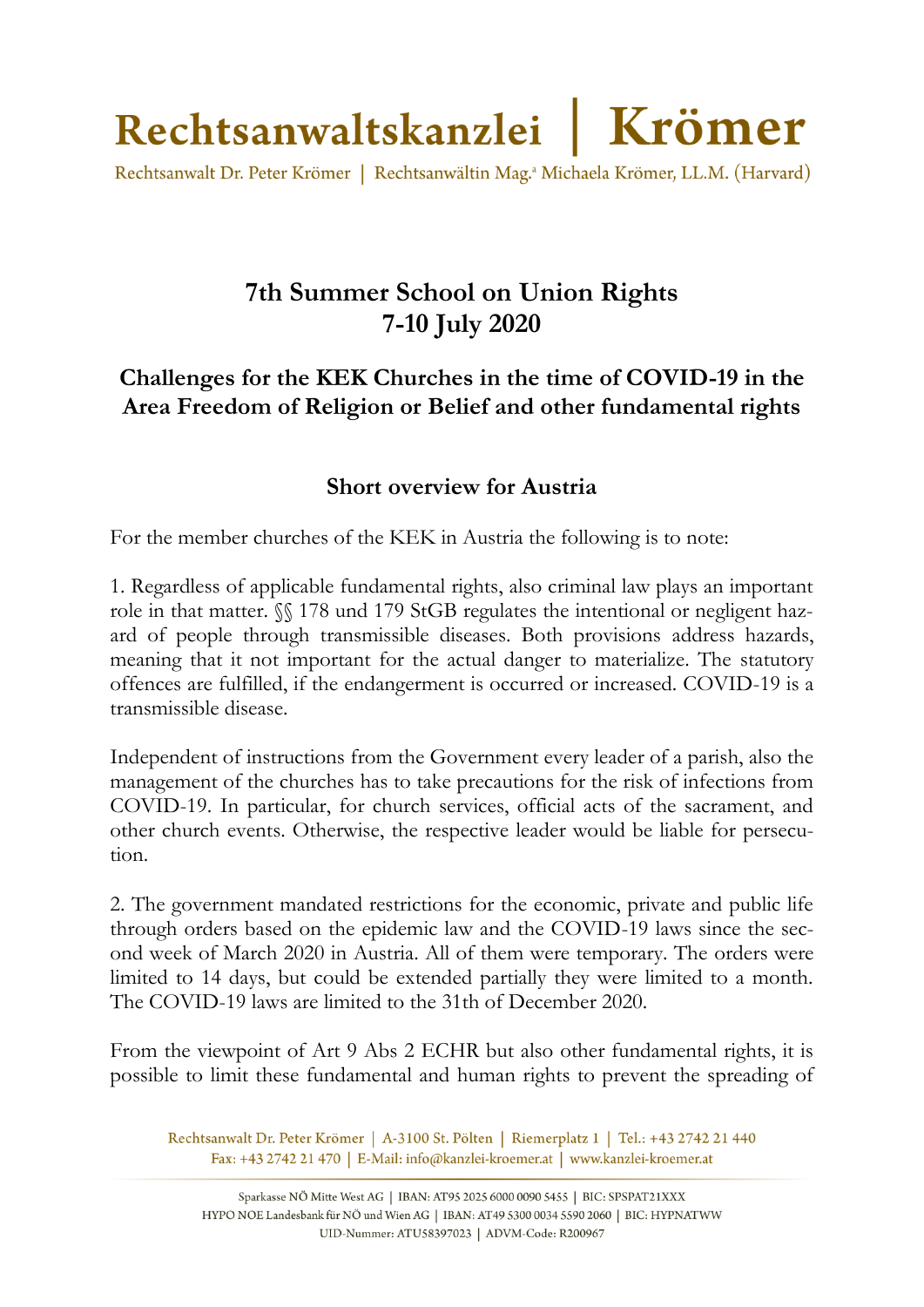COVID-19 and to avoid massive drawbacks for life and physical condition. All of these restrictions had to be temporarily and justified. In Austria there were neither explanatory statements for the multiple and massive restrictions nor for the gradual liberalization, in particular for a medical point of view. The Austrian government repeatedly referred to statements and expert's reports. The reports and the conclusions have never been published. This behaviour led to increased criticism.

Discussions about fundamental rights also took place. It was discussed if the COVID-19 app should be mandatory for the purpose of identification of infected people. This idea was declined, but it led to another difficult situation. The police has to identify the people who were in contact with the infected. Also problematic are the conditions of safety of big events, for example open air concerts, cinema visits. All attendees have to register their name, address and mobile number. All of this data is saved for 14 days. Officially, registration is voluntarily but if you have not registered than you are not allowed to enter or don't even get the ticket.

A couple of lawsuits are filled because of the COVID-19 laws and orders at the constitutional court in Austria. First rulings will be expected in July 2020.

3. In Austria, the accredited churches and parts of the confessional communities pursued a separate strategy:

At the 12th of March 2020 all representative of the accredited churches and religious communities were invited by the government and been asked temporary to ban all administration of the sacrament (baptising, communion) and other events, including any official event. Based on expert reports, religious activities should be avoided in order to prevent the spreading of COVID-19. This includes church services, communions, baptisms, marriages and funerals. Funerals and weddings were allowed up to 10 people.

The accredited churches and the religious communities followed the recommendation, a little bit later also the confessional communities. The limitation were set internally by order. I will spare the further details.

However in the same period from 15th of March to the 13th of April (Tuesday after Easter) a strict ban of entering the public area was ordered. Only a few exceptions were made and controlled. Therefore, it was possible for a single person to enter an open church for personal prayer. . Church services could not be attended. Insofar it is possible to say that a limitation of public religious activities took place. In this case the churches were treated the same, because the public and economic life got also restricted (with shutdown of companies). On the other side, churches insured that service were recorded to be viewed online, and the public television

Rechtsanwalt Dr. Peter Krömer | A-3100 St. Pölten | Riemerplatz 1 | Tel.: +43 (0)2742 21 440 Fax: +43 (0)2742 21 470 | E-Mail: info@kanzlei-kroemer.at | www.kanzlei-kroemer.at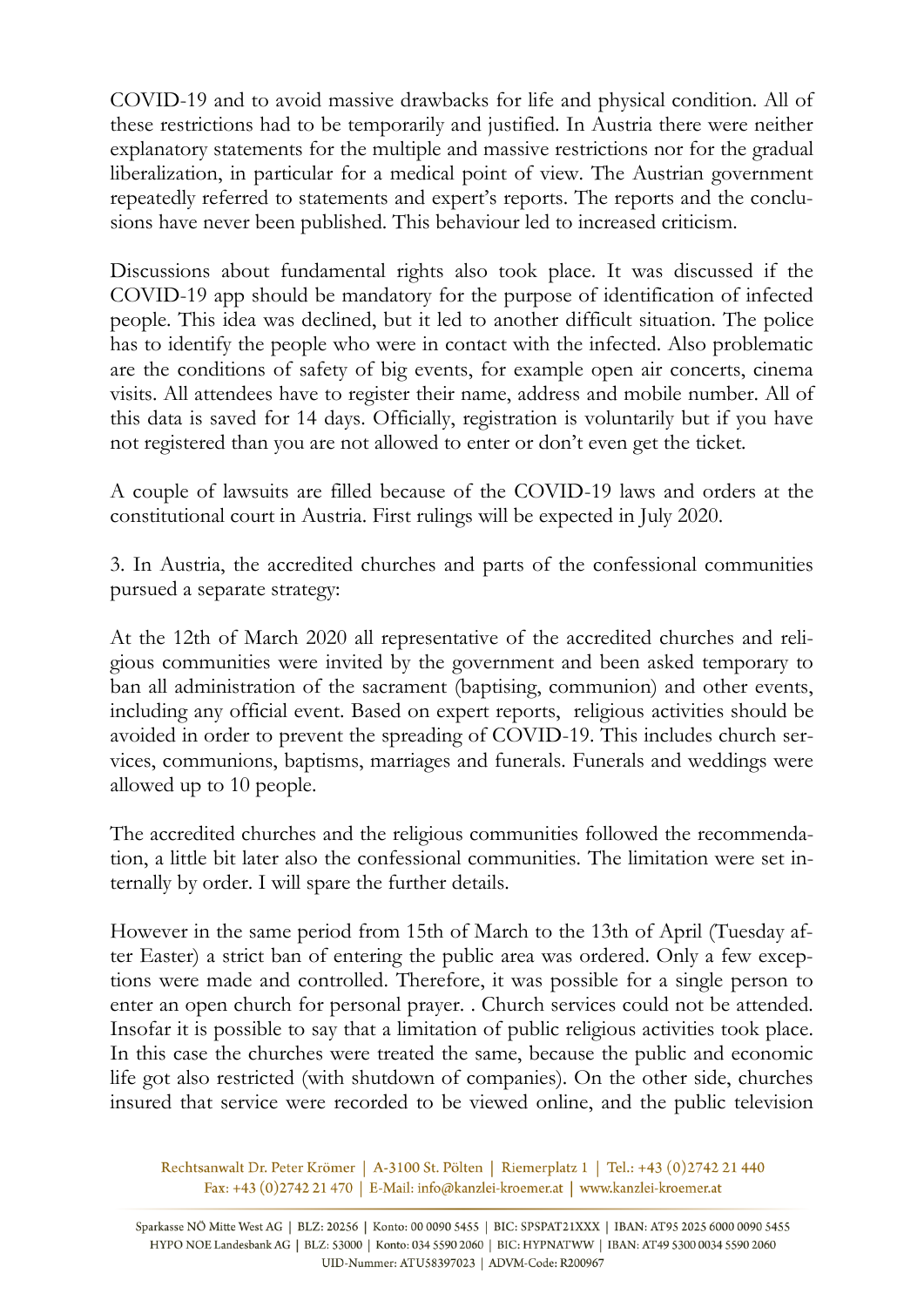and radio broadcasting gave extra time to churches and religious communities . That lead to governmental public religious ceremonies via broadcast and television. Many Austrian parishes of the protestant churches livestreamed their services every Sunday.

The protestant church in Austria sent a letter from the bishop to all protestant homes for the holy week. This letter included blessings and devotions.

From the viewpoint of the religious law, however a different situation were problematic. The access to the hospitals, retirement homes and nursing homes including all visits by priests were factually prohibited. Theoretically, it would have been possible for a minister to visit people yet in practice, there are a few cases of minister of accredited churches, who were able to visit ill or dying people in hospitals and nursing homes. There are a many cases in which the wish of a visit from a minister was not granted. This is a forbidden restriction of private religious activities (religious freedom). It was similar for people in jail. Hence, churches started to protest against these – unlawful -restrictions.

Since the 13th of April the severe public, economic and social restrictions were gradually lifted. For the accredited Churches and religious communities, the limitation got looser on 15th of Mai 2020. That happened because of a discussion with the Austrian government. Concerning the matter it is critically to note that several stores were allowed to reopen since the first of Mai 2020 with a lot of costumers, yet church services were still prohibited. For the record indoor church services were limited by the number of the attendees, and a minimum distance that had to be kept. Outdoors church services were allowed if the necessary distance was complied with. The government asked to put a hold on any big events.

Governmental restrictions for participation to weddings and funerals would still apply. Although it was already possible to hold church services and other official acts with the necessary distance between people. Internally, the member churches of the KEK were asked to follow special rules to avoid the further spreading of COVID-19.

For the record, the youth ministry and the work with elderly people also had to temporarily close. That included confirmations too and any type of teaching in person. The confirmations were all shifted to the fall. Religious education, camps and congresses were not possible from 15th of March till the beginning of June 2020.

Also for the record, public religious activities were severe limited from 15th of March to 15th of Mai 2020. It was only possible through Internet, TV and Radio. From my perspective the limitation and the gradually removal of restrictions after

Rechtsanwalt Dr. Peter Krömer | A-3100 St. Pölten | Riemerplatz 1 | Tel.: +43 (0)2742 21 440 Fax: +43 (0)2742 21 470 | E-Mail: info@kanzlei-kroemer.at | www.kanzlei-kroemer.at

Sparkasse NÖ Mitte West AG | BLZ: 20256 | Konto: 00 0090 5455 | BIC: SPSPAT21XXX | IBAN: AT95 2025 6000 0090 5455 HYPO NOE Landesbank AG | BLZ: 53000 | Konto: 034 5590 2060 | BIC: HYPNATWW | IBAN: AT49 5300 0034 5590 2060 UID-Nummer: ATU58397023 | ADVM-Code: R200967